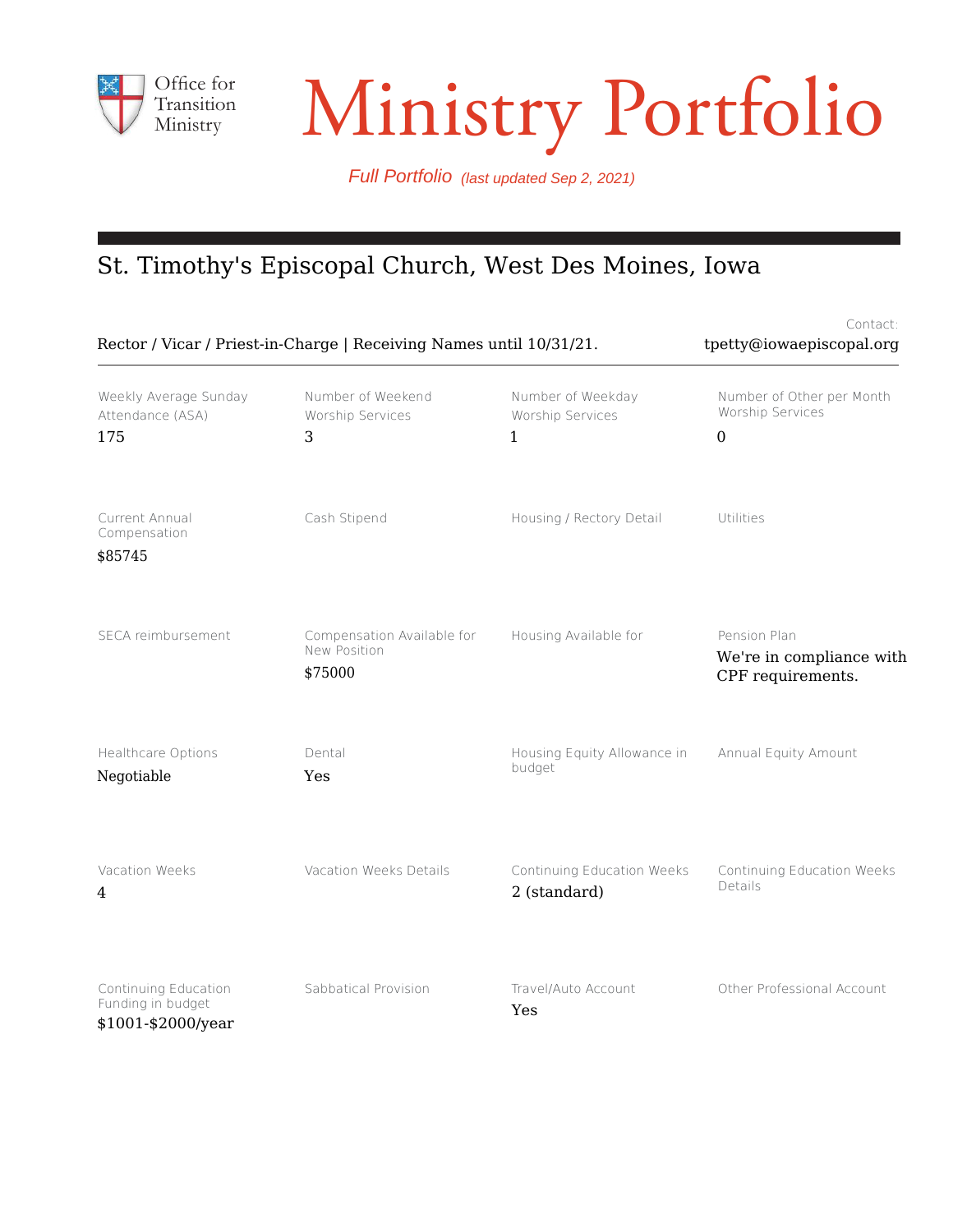

Rector / Vicar / Priest-in-Charge | Receiving Names until 10/31/21.

Contact: tpetty@iowaepiscopal.org

Describe a moment in your worshipping community's recent ministry which you recognize as one of success and fulfillment.

Our response to Covid was, and remains, a work in progress. We have continually changed and adapted as our technological capabilities made that possible. At the beginning of the pandemic, we recorded services and put them on You Tube. The amount of editing required for this exercise was unsustainable, so we pivoted to Morning Prayer via Zoom while we upgraded our technology to allow live streaming of services beginning in Advent. Concurrent with live streaming, we offered drive-up communion in the circle drive in front of the sanctuary. A member of the Search Committee indicated that, in addition to our response to Covid, the method used for confirmation, in which each confirmand recited a "signature scripture" and shared their own faith journey with the parish was memorable.

How are your preparing yourselves for the Church of the future?

We are challenging ourselves to think of the church as the site of social ministries other than exclusively a place for worship on Sundays. We seek to become the place where ideas can incubate and culminate in concrete ministries to share Christ's hands, feet and voice with the world.

Please provide words describing the gifts and skills essential to the future leaders of your worshipping community.

Preaching; Strategic Leadership; Pastoral Care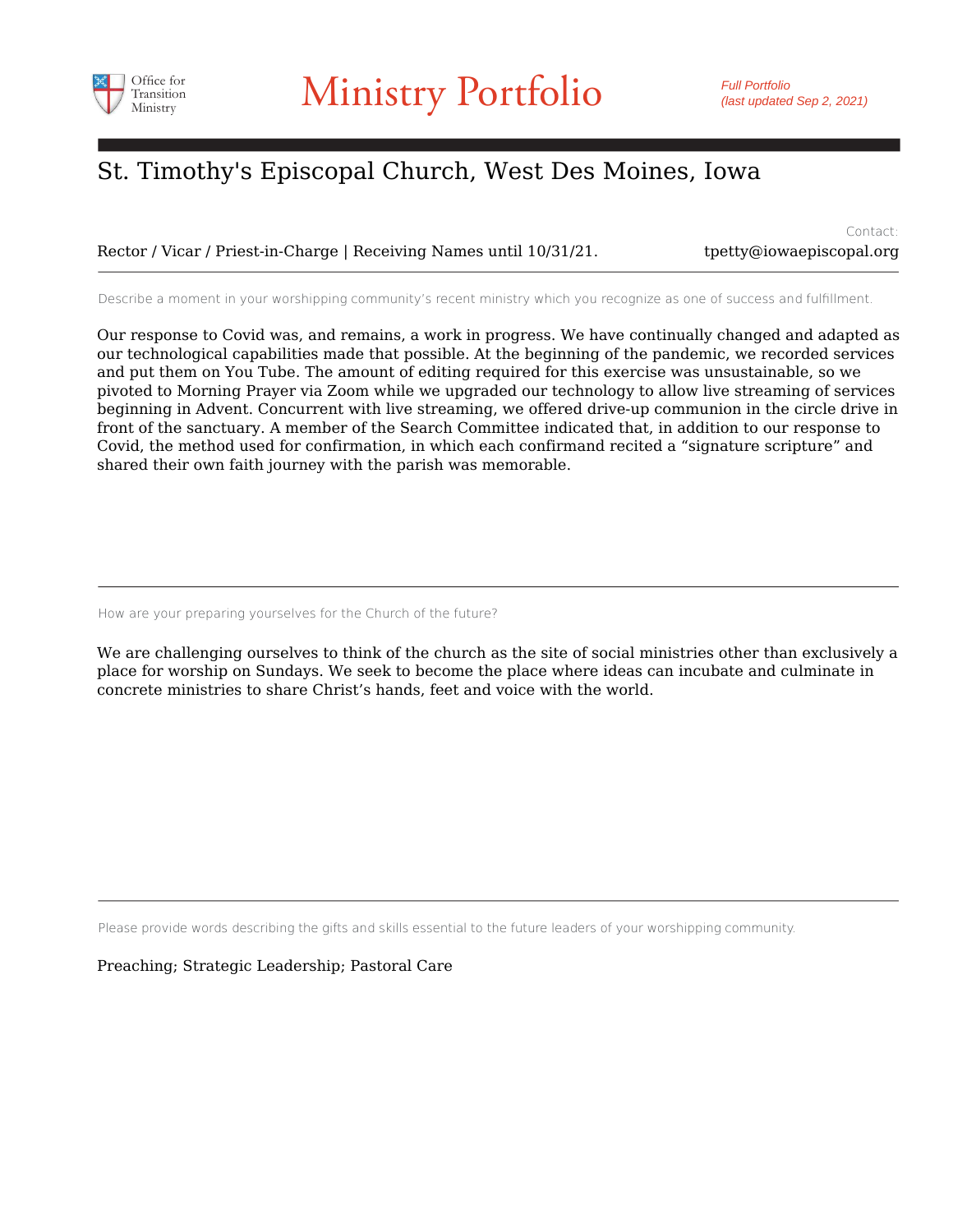

Rector / Vicar / Priest-in-Charge | Receiving Names until 10/31/21. the three type is copal.org

Contact:

Describe your liturgical style and practice for all types of worship services provided by your community.

Our most common service is Rite II from the BCP. We typically use Eucharistic Prayer A. This summer, we have used the Eucharist service from Enriching Our Worship. Our weekly Wednesday morning service uses Morning Prayer II from the BCP.

How do you practice incorporating others in ministry?

Over time, we have attempted a number of different approaches and we have not been satisfied. We are working toward a more proactive approach that addresses newcomers individually by building relationships through phone calls, coffee appointments and individual conversations. We look forward to learning about additional approaches to encourage development of this ministry.

As a worshipping community, how do you care for your spiritual, emotional and physical well-being?

Covid 19 and the related pandemic have made this difficult; we have not been able to hold services that comfort members who are bereaved or celebrate the joys of those who are being married or welcoming new members in Baptism. Early on in the pandemic, we established groups of connection callers who were assigned the task of checking in with a small number of parishioners on a regular basis via calls and email. Our prayer chain has remained active and is updated regularly. Individuals continue in their daily devotions and Bible study. Families who are food insecure are delivered groceries to assist with necessary nutritional needs. Prior to Covid, lay eucharistic ministers regularly visited those unable to attend church. We expect this ministry to resume.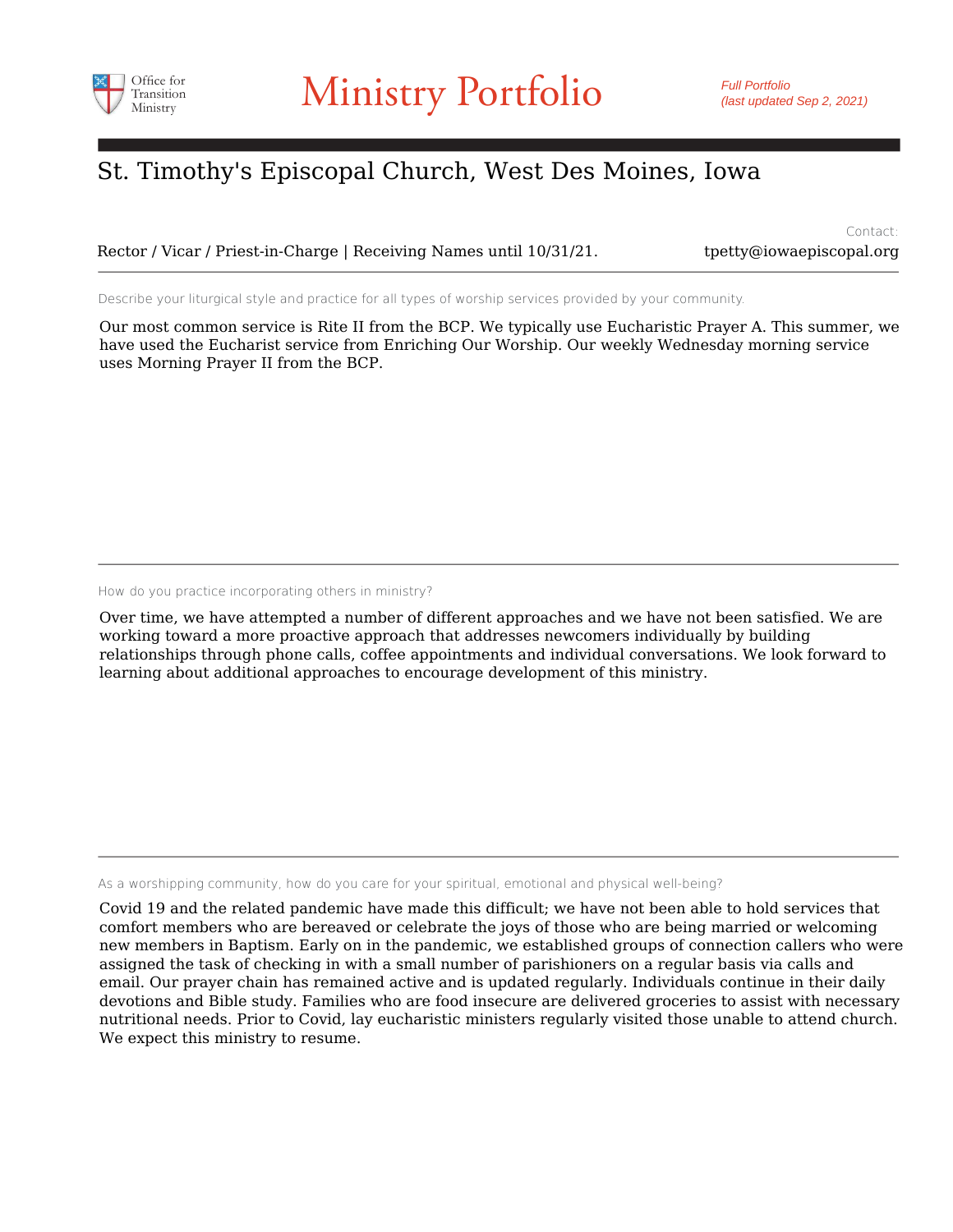

Rector / Vicar / Priest-in-Charge | Receiving Names until 10/31/21. the three type is copal.org

Contact:

How do you engage in pastoral care for those beyond your worshipping community?

Our Faith and Grace Garden not only provides produce for food pantries around the metro, but also provides starter plants grown in our greenhouse for community gardens throughout greater Des Moines. Within the last five years, we have sponsored five different re-entry teams to support women who have been discharged from the local prison. Some parishioners work with the JOPPA organization, which provides resources for persons without homes. St. Tim's members were the original founders of the FreeStore, a warehouse where women leaving the family violence center can acquire household furnishings and goods to establish a new home.

Describe your worshipping community's involvement in either the wider Church or geographical region.

St. Timothy's members reside in the greater Des Moines metro. Our recent confirmation class included young persons representing eight different high schools. Our members are active in their local communities as school board members and through the Iowa judicial branch. Numerous members of St. Tim's have served or do serve on diocesan boards and commissions (e.g., chancellor, treasurer, bishop search committee, insurance committee, liaison to companion diocese, summer ministry school, bishop transition committee). Others join members of other denominations for Bible study.

Tell about a ministry that your worshipping community has initiated in the past five years. Who can be contacted about this?

We recognized that our children's ministry was not consistent with our core mission of being Christ's hands, feet and voice in the world so changed it to better align with actions that the children can take to bring their faith into the world. Throughout our program year, we recognize a monthly partner for whom we designate a second offering received each Sunday. Some of the ministries we have supported include JOPPA, the FreeStore, the diocese of Nzara, the Center for Social Ministry and Women at the Well.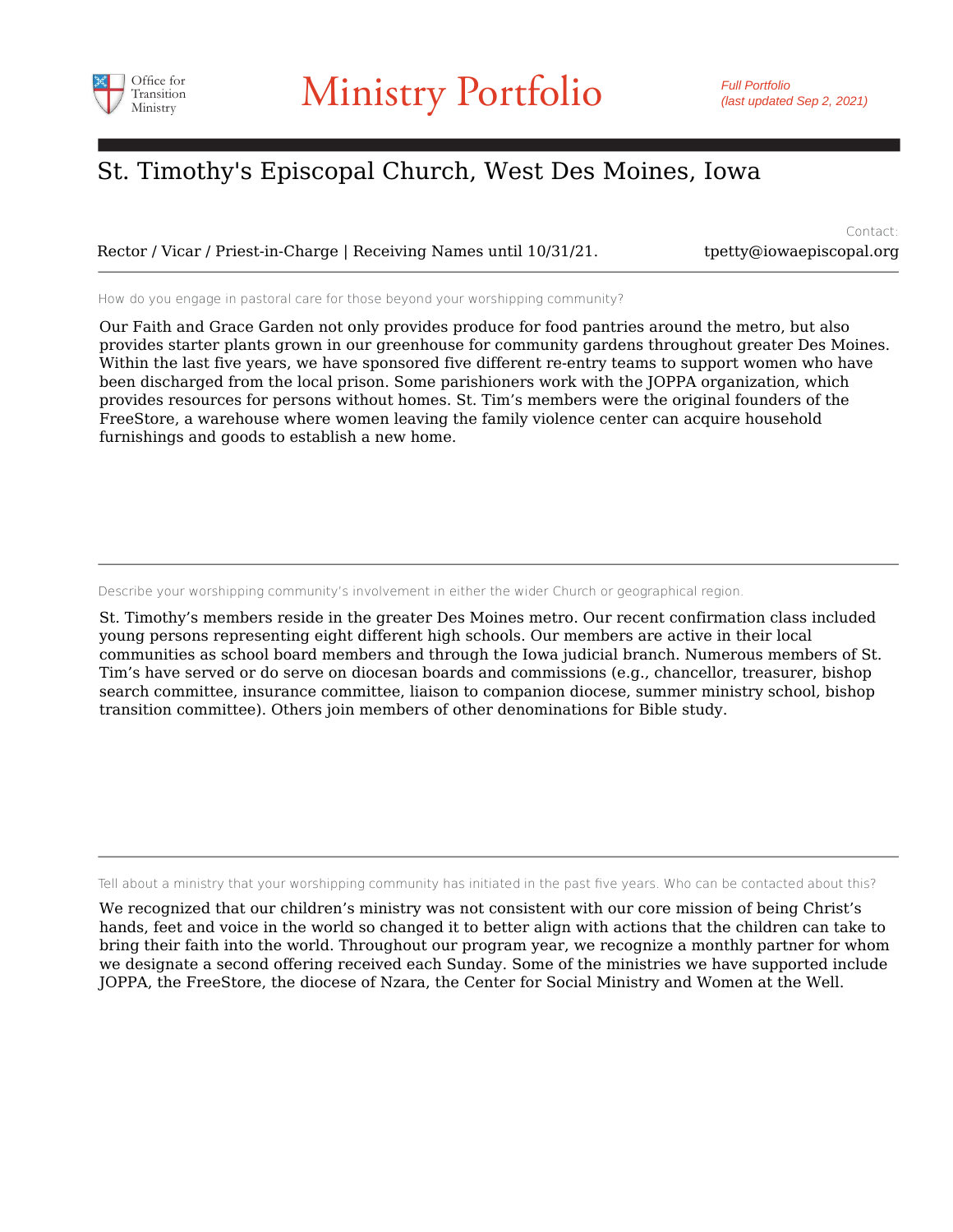

Rector / Vicar / Priest-in-Charge | Receiving Names until 10/31/21. the three type is copal.org

Contact:

What is your practice of stewardship and how does it shape the life of your worshipping community?

We exceeded our budget projection during the stewardship campaigns of the last two years, despite a constricted campaign due to Covid. Despite this success, we were surprised that the recent parish survey showed that the average family contribution is about \$2,700, or about 2% of household income. We are challenged to identify strategies to reach our members and help identify their interests and linkages to our ministries in the hopes of increased stewardship.

What is your worshipping community's experience of conflict? And how have you addressed it?

More than 30 years ago, our parish was shaken by the disclosure of sexual misconduct by our rector. The resulting fallout from that event created many fissures within the church that have taken us many years to overcome. In addressing this, we opted to be as open with the congregation as we could. We learned that while this approach was the proper one, we had to have faith that we would endure and come out stronger at the end. We found that our response to those who left was to encourage them to find a church that better met their needs rather than lament the disappointment associated with their departure. Subsequent rectors have been aware of this trauma and finally, after many years, it no longer defines us.

What is your experience leading/addressing change in the church? When has it gone well? When has it gone poorly? And what did you learn?

In 1993, we called our first female rector and some prominent members, including the senior warden, left the church. Since that time, our current rector, Mary Cole-Duvall, has been in her position for 17 years. We have obviously learned much in the intervening years.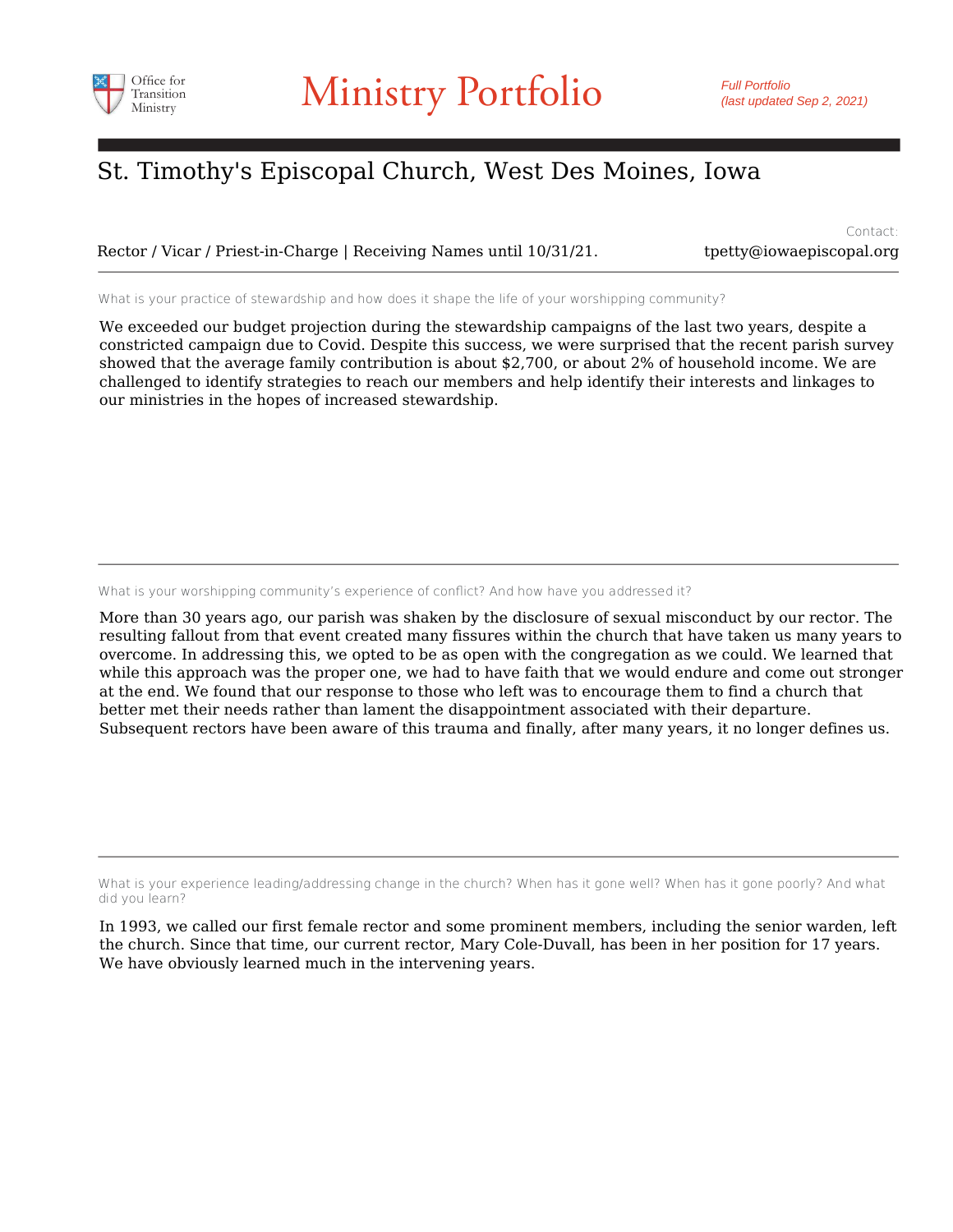

Contact: Rector / Vicar / Priest-in-Charge | Receiving Names until 10/31/21. tpetty@iowaepiscopal.org

Prior Incumbents

| Name<br>Mary Cole Duvall | Position Title<br>Rector / Vicar /<br>Priest-in-Charge | Date Begun<br>2004-05 | Date Ended            |
|--------------------------|--------------------------------------------------------|-----------------------|-----------------------|
| Name<br>E. Daniel Smith  | Position Title<br>Rector / Vicar /<br>Priest-in-Charge | Date Begun<br>1996-11 | Date Ended<br>2002-12 |
| Name<br>Mary Purcell     | Position Title<br>Rector / Vicar /<br>Priest-in-Charge | Date Begun<br>1992-11 | Date Ended<br>1995-04 |

*Pre-school is suspended for 2021-22*

| Church School<br>Yes         |                            | Number of Teachers/Leaders<br>for Children School<br>15 | Number of Students for<br>Children School<br>65 |
|------------------------------|----------------------------|---------------------------------------------------------|-------------------------------------------------|
| Number of Teachers/Leaders   | Number of Students for     | Number of Teachers/Leaders                              | Number of Students for                          |
| for Teen/Young Adults School | Teen/Young Adults School   | for Adults School                                       | Adults School                                   |
| $\overline{4}$               | 20                         | 3                                                       | 50                                              |
| Day School                   | Number of Students for Day | Number of Teachers for Day                              | Number of Total Staff for                       |
| Pre-K                        | School                     | School                                                  | Day School                                      |